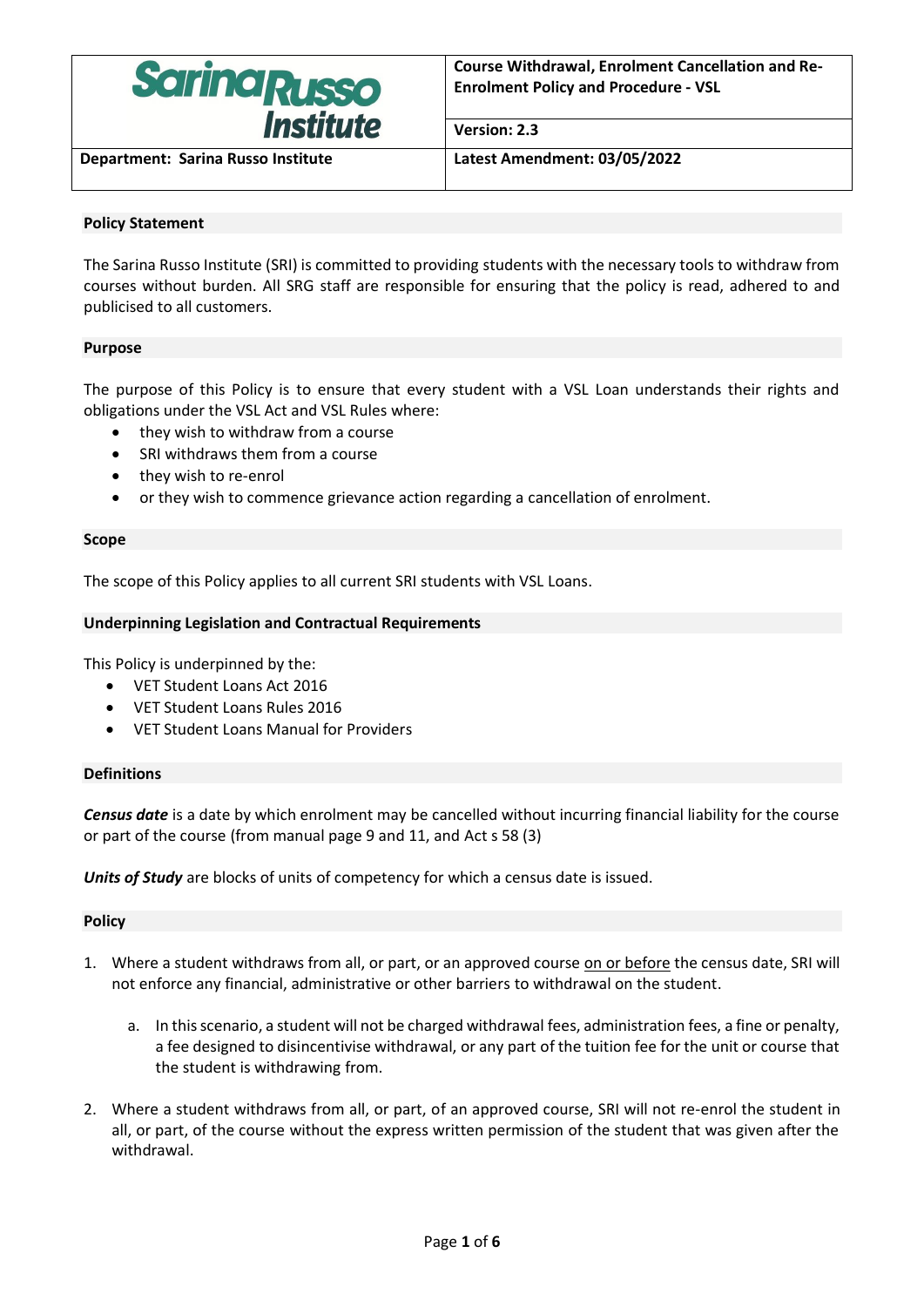

**Department: Sarina Russo Institute Latest Amendment: 03/05/2022**

3. Where a student withdraws on or before the census date, SRI will refund any tuition fees paid upfront to SRI or through a loan from SRI back to the student.

**Version: 2.3**

- a. SRI will process refunds within 28 days of the date of withdrawal.
- 4. SRI will withdraw a student from part of an approved course after the census date due to lack of engagement. In doing so, SRI will ensure that:
	- a. The student is informed of their proposed cancellation in writing,
	- b. The student is given at least 28 days to initiate grievance procedures (in accordance with the SRI Feedback and Complaints Procedure) before the cancellation takes effect,
	- c. Cancellation does not take final affect until any grievance procedures have been completed.
- 5. SRI will not refund course fees where a student is withdrawn after the census date, except where required by legislation.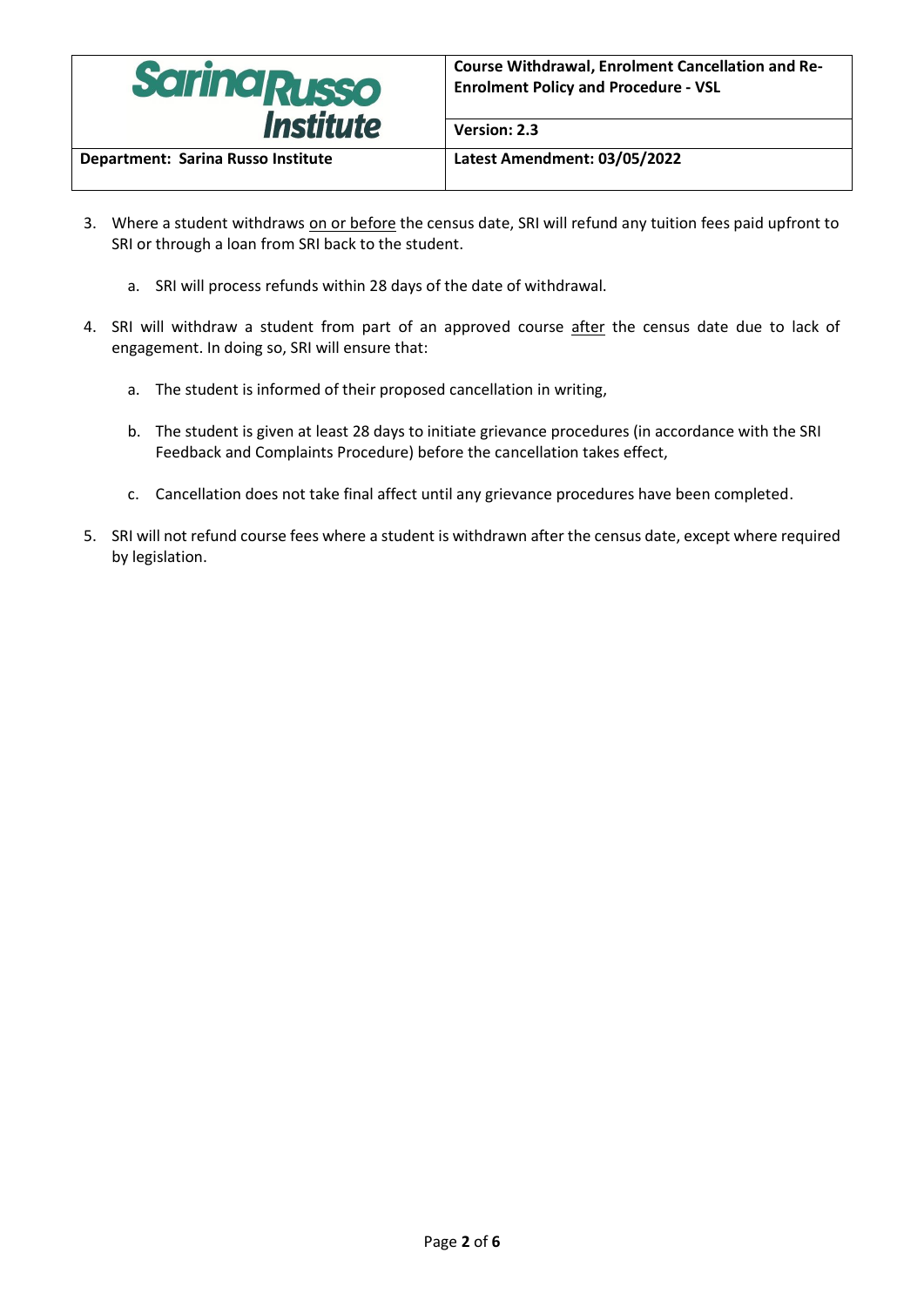

**Department: Sarina Russo Institute Latest Amendment: 03/05/2022**

**Version: 2.3**

### **Procedure**

This procedure includes:

- ➢ Student Withdrawal Procedure
- ➢ Enrolment Cancellation Procedure
- ➢ Re-enrolment Procedure

### **Student Withdrawal Procedure**

| <b>Step</b>    | <b>Action</b>                                                                                                                                                                                                                                                                                                                                                                  |
|----------------|--------------------------------------------------------------------------------------------------------------------------------------------------------------------------------------------------------------------------------------------------------------------------------------------------------------------------------------------------------------------------------|
| 1a             | Student requests to withdraw from a course                                                                                                                                                                                                                                                                                                                                     |
|                | To withdraw from a course, a student must contact either the SRI Quality Unit Admin Team at<br>qualityunit@sri.edu.au or their SRI Trainer requesting to withdraw or VET@SRI.EDU.au<br>If the student requests to withdraw on or before a Census Date, proceed to step 2a.<br>If the student requests to withdraw after a Census Date, proceed to step 2b.                     |
| 2a             | SRI Quality Unit Admin Team withdraws student from the course                                                                                                                                                                                                                                                                                                                  |
|                | The SRI Quality Unit Admin Team will action a student's withdrawal within 28 days of receiving the<br>withdrawal email. SRI Quality Unit Admin Team will email the student to confirm their withdrawal<br>using either the:                                                                                                                                                    |
|                | 'Withdrawal by Choice no debt' template if withdrawing from their first Unit of Study, or<br>'Withdrawal by Choice with debt' template if withdrawing from their second Unit of Study<br>$\bullet$<br>onwards.                                                                                                                                                                 |
|                | By withdrawing on or before the Census Date, the student will not be charged withdrawal fees,<br>administration fees, fines or penalties, or fees designed to disincentivise withdrawal, or any part of<br>the tuition fee for any remaining units the student has withdrawn from. Where the student paid<br>upfront tuition fees, SRI will refund this amount to the student. |
|                | Once withdrawn, SRI will not re-enrol the student in all, or part, of the course without the express<br>written permission of the student.                                                                                                                                                                                                                                     |
|                | <b>End Process</b>                                                                                                                                                                                                                                                                                                                                                             |
| 2 <sub>b</sub> | SRI Quality Unit Admin Team withdraws student from the course                                                                                                                                                                                                                                                                                                                  |
|                | SRI will action a student's withdrawal within 28 days of receiving the withdrawal email. The SRI<br>Quality Unit Admin Team will email the student to confirm their withdrawal using the 'Withdrawal<br>by Choice with debt' template.                                                                                                                                         |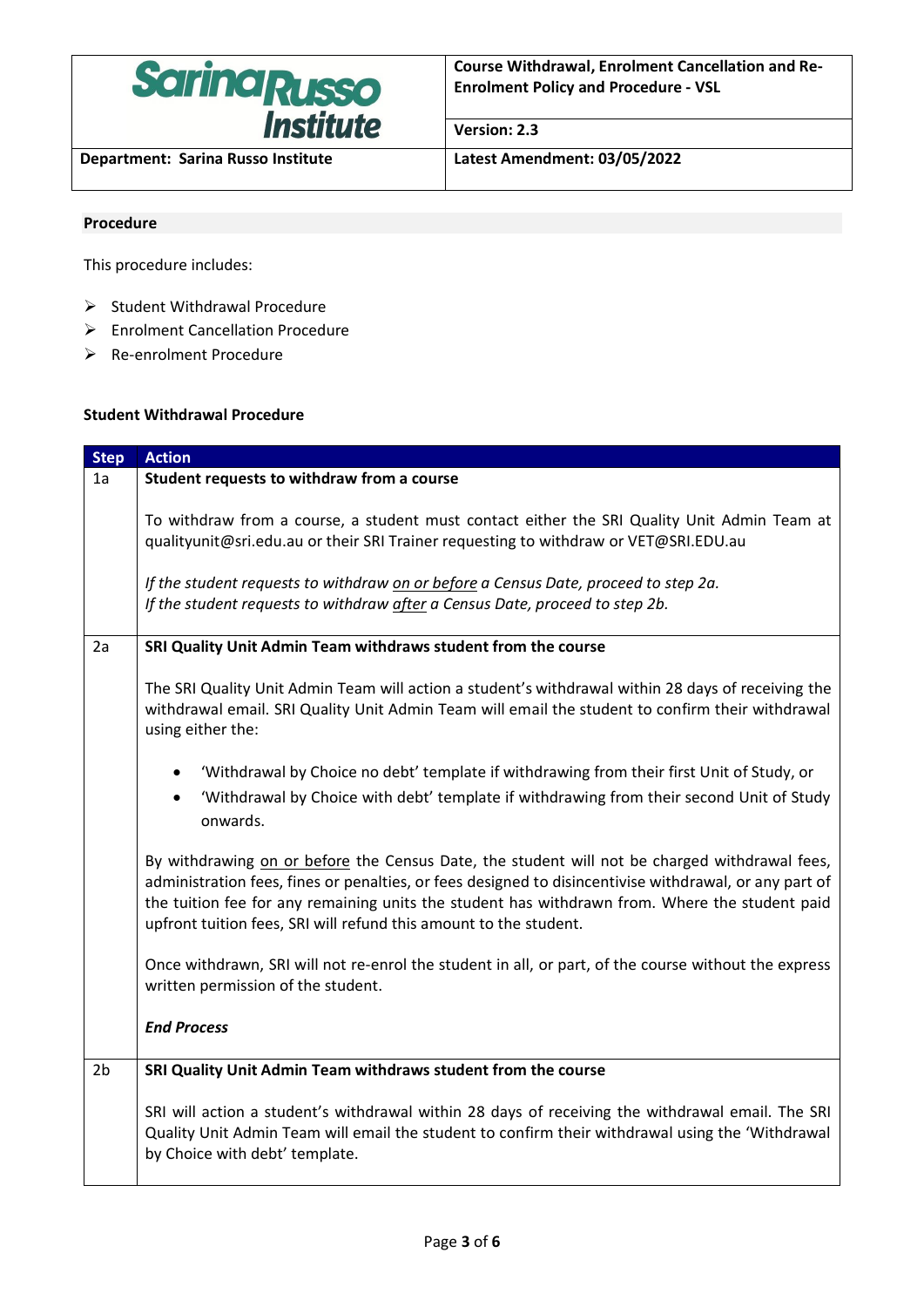

**Version: 2.3**

**Department: Sarina Russo Institute Latest Amendment: 03/05/2022**

By withdrawing after the Census Date, the student will be charged tuition fees for the unit that the student is withdrawing from and will be notified if they have been charged for any previous Units of Study.

Once withdrawn, SRI will not re-enrol the student in all, or part, of the course without the express written permission of the student.

*End Process*

## **Enrolment Cancellation Procedure**

| <b>Step</b>    | <b>Action</b>                                                                                                                                                                                                                                                                                                              |
|----------------|----------------------------------------------------------------------------------------------------------------------------------------------------------------------------------------------------------------------------------------------------------------------------------------------------------------------------|
| $\mathbf{1}$   | SRI Quality Unit Admin Team confirms engagement                                                                                                                                                                                                                                                                            |
|                | As the Census Date for each unit of study, as per the published Census Dates, as per the student's<br>enrolment approaches, the SRI Quality Unit Admin Team provides the SRI Trainer and Program<br>Manager with a list of enrolled students and requests confirmation of their engagement.                                |
|                | A student is deemed to be engaging where, in the past seven days, they have either:                                                                                                                                                                                                                                        |
|                | a. Logged in to Blackboard                                                                                                                                                                                                                                                                                                 |
|                | b. Completed an assessment                                                                                                                                                                                                                                                                                                 |
|                | c. Contacted / communicated with their SRI Trainer                                                                                                                                                                                                                                                                         |
|                | If the student has not engaged in the past seven days, proceed to Step 2. $[x = SRI$ will not charge a<br>student]                                                                                                                                                                                                         |
|                | If the student has engaged in the past seven days, proceed to Step 4. $\sqrt{ }$ = SRI will charge a student]                                                                                                                                                                                                              |
| $\overline{2}$ | SRI Quality Unit Admin Team extends student's Census Date                                                                                                                                                                                                                                                                  |
|                | The SRI Trainer and/or Program Manager will attempt to contact students to discuss their reason<br>for not engaging prior to the Census Date.                                                                                                                                                                              |
|                | The SRI Quality Unit Admin Team will extend the student's Census Date by two weeks to provide<br>the student with another chance to engage in the course prior to the Census Date and will issue a<br>new Loan Fee Notice.                                                                                                 |
|                | If the student has not engaged prior to the second Census Date, proceed to Step 3.<br>If the student has not engaged prior to the second Census Date, but the Program Manager deems<br>there to be exceptional circumstances, proceed to Step 2b.<br>If the student has engaged in the past seven days, proceed to Step 4. |
| 2 <sub>b</sub> | SRI Quality Unit Admin Team extends student's Census Date again                                                                                                                                                                                                                                                            |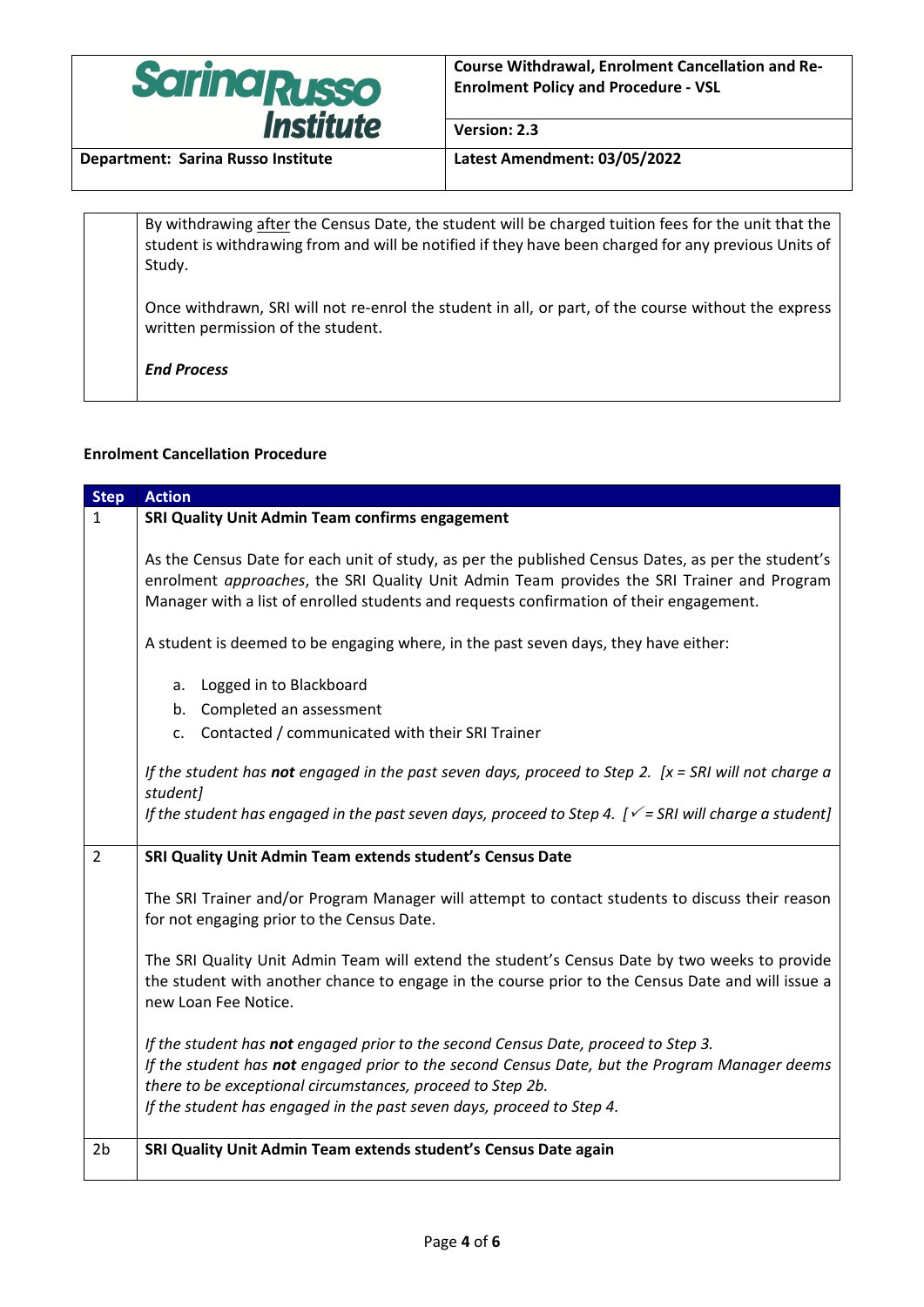

**Version: 2.3**

|   | The SRI Trainer and/or Program Manager will again attempt to contact students to discuss their<br>reason for not engaging prior to the Census Date.                                                                                                                                                             |
|---|-----------------------------------------------------------------------------------------------------------------------------------------------------------------------------------------------------------------------------------------------------------------------------------------------------------------|
|   | The SRI Quality Unit Admin Team will extend the student's Census Date again by a further two weeks<br>(in exceptional circumstances only, as granted by Program Manager) to provide the student with a<br>further chance to engage in the course prior to the Census Date and will issue a new Loan Fee Notice. |
|   | If the student continues not to engage, proceed to Step 3.<br>If the student has engaged in the past seven days, proceed to Step 4.                                                                                                                                                                             |
| 3 | Student's enrolment after the extended Census Date                                                                                                                                                                                                                                                              |
|   | If a student fails to engage after the extended Census Date, SRI QU will email the Program Manager<br>/ Trainer for final investigation / confirmation.<br>The Program Manager must approve the withdrawal.                                                                                                     |
|   | Students have 28 days to initiate grievance procedures (in accordance with the SRI Feedback and<br>Complaints Procedure) before the cancellation takes effect, and cancellation does not take final<br>affect until any grievance procedures have been completed.                                               |
|   | SRI QU to action<br>$\triangleright$ 'Withdrawal Email no debt' template if withdrawing from their first Unit of Study, or<br>$\triangleright$ 'Withdrawal Email with debt' template if withdrawing from their second Unit of Study<br>onwards.                                                                 |
|   | The student is withdrawn from the course on or before the Census Date, and is not be charged<br>withdrawal fees, administration fees, fines or penalties, or fees designed to disincentivise<br>withdrawal, or any part of the tuition fee for any remaining Units of Study.                                    |
|   | Once withdrawn, SRI will not re-enrol the student in all, or part, of the course without the express<br>written permission of the student.                                                                                                                                                                      |
|   | <b>End Process</b>                                                                                                                                                                                                                                                                                              |
| 4 | SRI Quality Unit Admin Team provides Commonwealth Assistance Notice (CAN)                                                                                                                                                                                                                                       |
|   | Once a student is deemed to be engaging in a course on their Census Date, QU issues CAN.                                                                                                                                                                                                                        |
|   | If the student completes the Units of Study, End Process.<br>If the student disengages before completing the Units of Study, refer to Step 3.                                                                                                                                                                   |
| 5 | Students have 28 days to initiate grievance procedures (in accordance with the SRI Feedback and<br>Complaints Procedure) before the cancellation takes effect, and cancellation does not take final<br>affect until any grievance procedures have been completed.                                               |